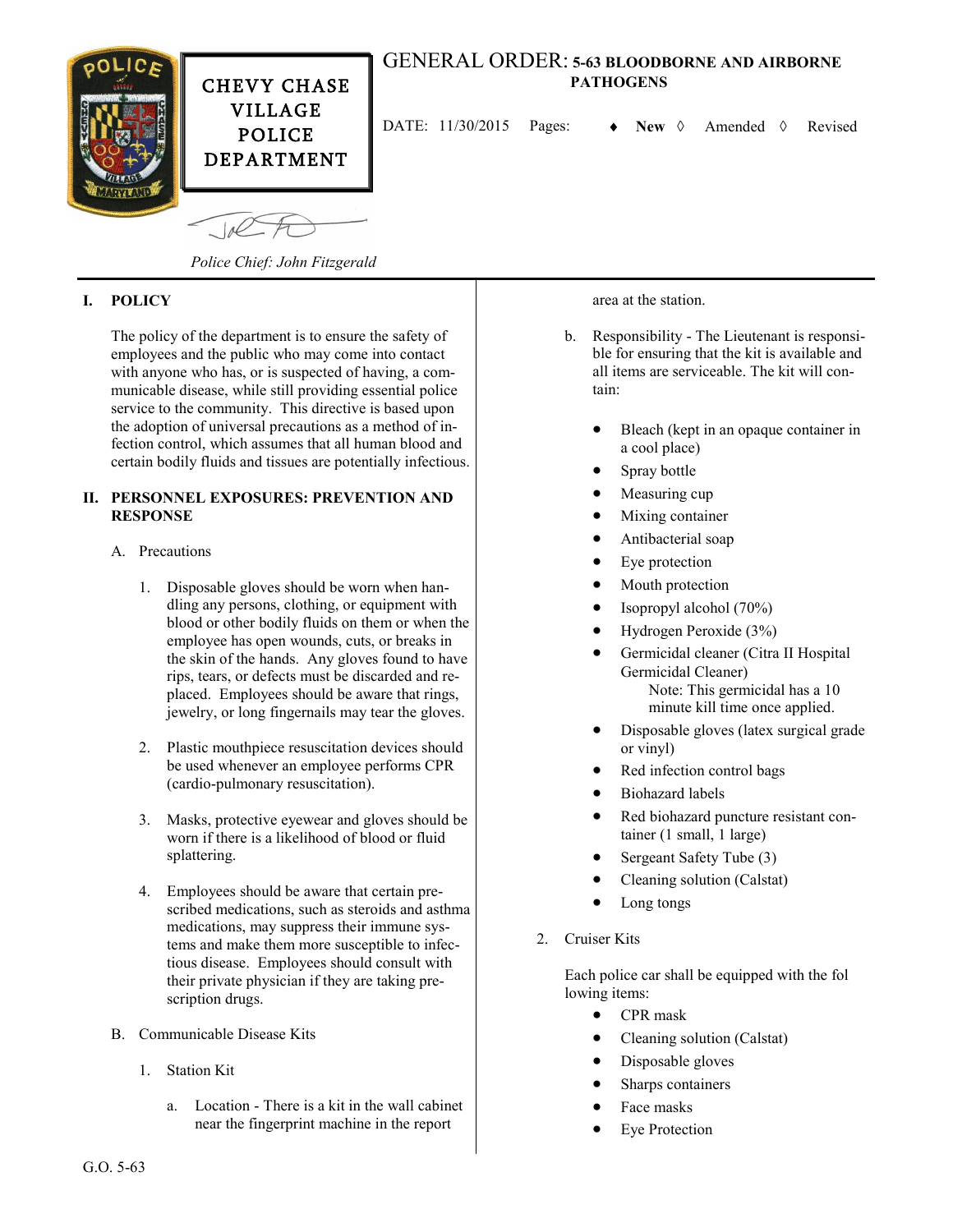- C. Exposure Procedures—Employees
	- 1. It is recommended that employees wear disposable gloves during the cleansing process.
	- 2. Any unprotected skin surfaces that come into contact with blood or body fluids shall be immediately and thoroughly washed with warm running water and soap for five minutes before rinsing and drying.
		- a. Cuts can be treated with 70% isopropyl alcohol or 3% hydrogen peroxide.
		- b. Department-supplied cleaning solution (i.e., Calstat) may be used if soap and water are unavailable.

The above solutions are available in the Station Communicable Disease Kit (refer to section  $II.B$ ).

- D. Significant Exposure—Employees
	- 1. Significant exposure occurs when there is:
		- a. A needle stick, puncture, or cut.
		- b. Contact with skin that is chapped, abraded, or has dermatitis.
		- c. Contact that is prolonged or covers an extensive area with blood or body fluid.
		- d. Contact with blood contaminated saliva.
		- e. Blood or body fluid contact with mucous membranes (mouth, nostrils, eyes).
	- 2. Steps to take when a significant exposure occurs:
		- a. Wash the area as soon as possible. Scrub for five minutes with soap and water. If water is unavailable, scrub with the cleaning solution (Calstat) or an antiseptic hand cleanser, to be followed as soon as possible with soap and water. Contaminated mucous membranes such as mouth, nose, and eyes should be irrigated for up to 15 minutes with water or normal saline.
		- b. The employee will report the exposure to the employee's supervisor and complete a Workers' Compensation Commission Employee's Claim Form.
		- *c.* The employee's supervisor will make a first report of injury report over the phone to CorVel by calling (inform them that we are Chevy Chase Village; our code is CCV01).
		- d. Medical treatment should be obtained within one to two hours, or as soon as feasible,

after the exposure for the treatment to be effective. The employee should not delay getting an assessment and treatment for the exposure. Medical help should be sought according to the below:

 Between the hours of 0800 and 1930, Monday through Friday; 1000 and 1700, Saturday and Sunday and most holidays, the supervisor will direct the employee to Medical Access,

 for an evaluation. The supervisor shall contact Medical Access representatives prior to the employee's arrival.

- Outside of the above hours, the supervisor will direct the officer to Emergency Department Suburban Hospital (preferred due to its proximity to the Village) or any other local hospital. The supervisor will contact the Medical Access physician (Dr. Takhar) at and advise the doctor that the employee is going to a local hospital. Dr. Takhar will follow up with the medical staff at the hospital.
- E. State Law (Health Article, §18-213) requires that law enforcement officers, as well as the officer's agency, be notified when an officer comes into contact with a person diagnosed as having a contagious disease or virus (including AIDS, Hepatitis B, Tuberculosis, etc.).
	- 1. This notification must be made by the attending physician or medical care facility.
	- 2. In order for the medical care facility to make this notification, all employees who come in contact with individuals who are later transported to a medical care facility will need to advise the emergency room staff of their name, ID number, and duty telephone number. The patient's admission chart will then be annotated with this information.
	- 3. After blood tests have been performed on the patient, and if the results are positive, a representative from the medical care facility will:
		- a. Notify the employee, via telephone or in writing, that a possible exposure has occurred, and
		- b. Notify the Lieutenant who will maintain a confidential record of the following: the employee's name, date of occurrence, name of notifying individual, name of medical